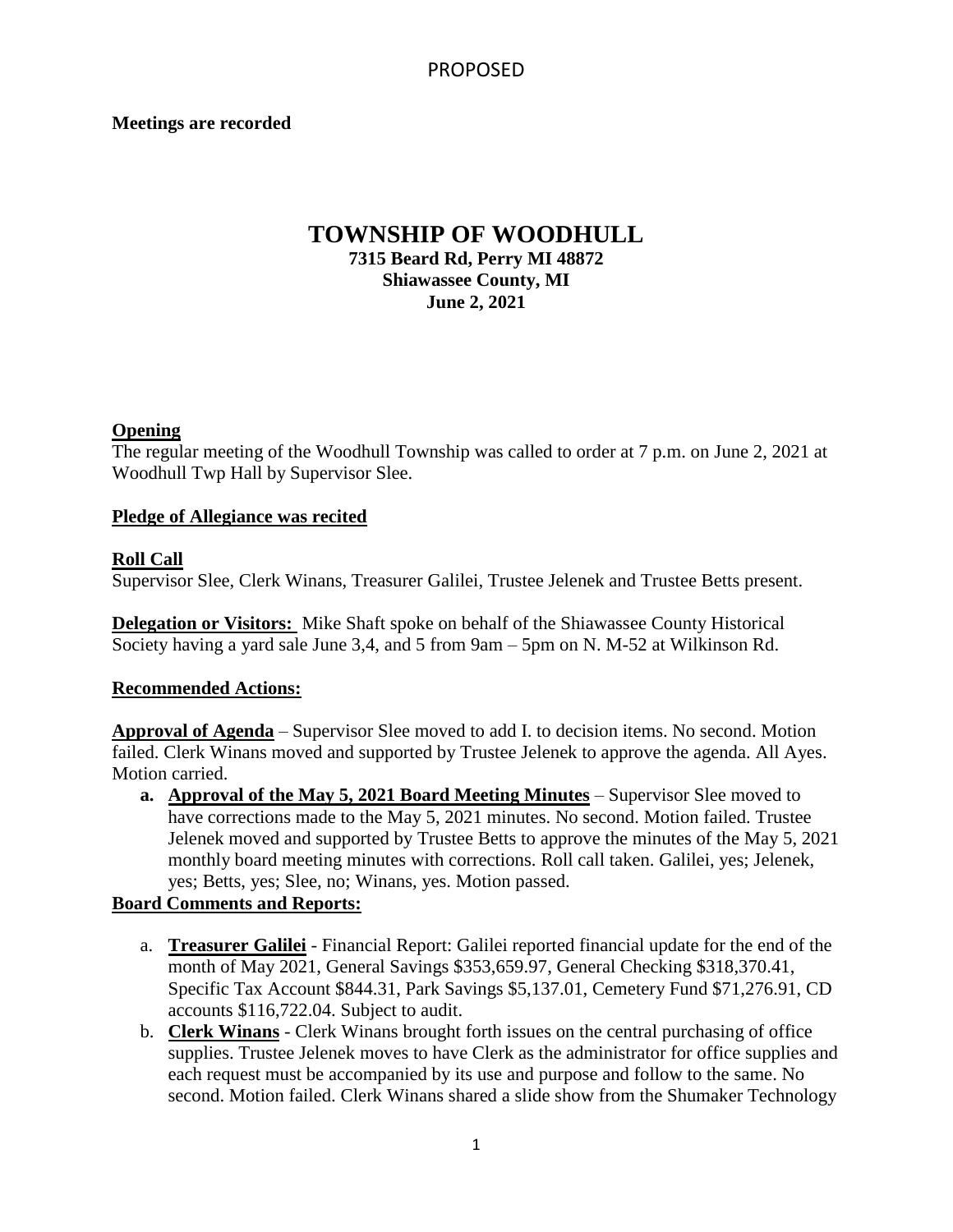# PROPOSED

Group. IT Right has partnered with STG to oversee the Townships website. The slideshow encompassed the background of STG and how the township website can be further enhanced in the future use by all website visitors.

- c. **Supervisor Slee** Supervisor Slee gave an update on the fire damage and Belfor's timeline of window repairs. Slee gave update on an issue with the Moon Lake drain.
- d. **Trustee Betts**  No comments.
- e. **Trustee** Jelenek The repair company hired for the fire damage of the Township Hall and office building should not be paid until the board is satisfied with the repair jobs.

## **Committee Reports:**

**Fire & Ambulance:** Presented by Fred Kline: The LSW report for April 2021 had 17 Fire/Rescue and 10 Ambulance for Woodhull Township. Total of all LSW runs for 2021; Fire 181, Ambulance 80. L.S.W. is in need of paramedics.

**Planning Commission:** No meeting.

**Park Commission:** Presented by Cathy Provines – 1 of 2 sets of bleachers have been delivered and assembled. The new Facebook page (Woodhull Township Park) is up and running with all the new updates with the park. Dairy Den ice cream nights will run from 6:30 to 8 pm June 10, 17, and 22nd. There have been many updates to the park including chain basketball nets and flower beds getting a new boost. Pavilions are once again open for rentals, information can be found at woodhulltwp.org under the park commission page.

**FOIA Report:** Supervisor Slee gave report on 3 separate FOIA's.

**Public Comments:** A resident read a personal statement of a fence dispute with the park commission. L.S.W. was commended for their tireless but great job they do. Comment were made on the office supply issues as well as bill/pay disputes.

## **Decision Items:**

a. **Bills:**

The payroll for the month of June totaled \$13,047.99 using check #'s 27531 thru 27547. The June bills in the amount of \$27,462.65 using checks #'s 27549 thru 27556. Trustee Jelenek moved and Trustee Betts supported to pay the June bills with exception of the MTA annual dues bill until a response is received as to why the significant increase. Roll call vote was taken. Galilei, yes; Slee, yes; Betts, yes; Jelenek, yes; Winans, yes. Motion carried.

## b. **Appoint Township Construction Liasison:**

Trustee Jelenek moved to and supported by Trustee Betts to appoint Trustee Betts as Construction Liaison for the Fire Damage Repairs with Trustee Jelenek as alternate liaison. Discussion held. Supervisor Slee requests that the contact person will now be Rick Betts, no longer Pam Slee. Roll call taken. Jelenek, yes; Winans, yes; Betts, yes; Galilei, yes; Slee, yes. Motion carried.

- c. **Approve R & R Salvage annual contract:** Supervisor Slee moved and supported by Trustee Betts to approve the R  $\&$  R Salvage annual contract for the period of one year June, 2, 2021 to June 2, 2022. Roll call taken. Jelenek, yes; Winans, yes; Betts, yes; Galilei, yes; Slee, yes. Motion carried.
- d. **Approve Direct Deposit Policy/Resolution:** Tabled till next month.